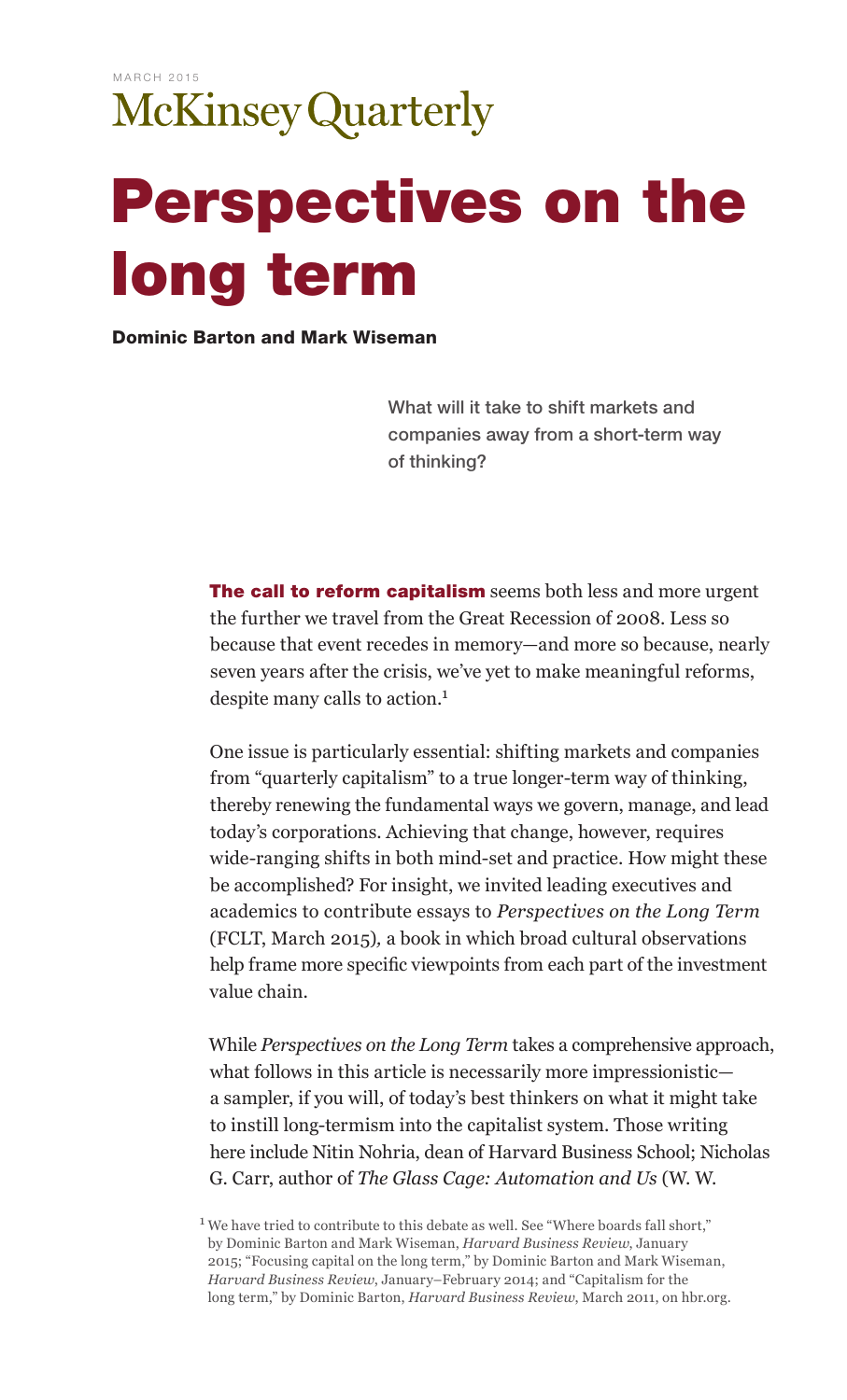Norton & Company, September 2014); Lim Chow Kiat, group chief investment officer at GIC; Ronald P. O'Hanley III, former president of asset management and corporate services for Fidelity Investments; and Charles Tilley, chief executive of the Chartered Institute of Management Accountants.

Our selection starts with two insightful looks at the psychological and technological obstacles to reform before moving on to more granular recommendations for board governance, corporate reporting, and the language we use when we talk about the performance of our investments.

## Confronting psychology and technology

**Nitin Nohria:** All CEOs have aspirational long-term goals. They all want to make their companies better and stronger over the long term. Yet when it comes to priorities and plans of action, few have headlights that can shine further than two or three years. So while every CEO talks about managing for the long term, the reality is that the crush of immediate concerns and the uncertainty of the future lead them to focus on the short term. This tension between longterm intention and short-term action is one of the great challenges of modern management.

It's become almost customary for CEOs to accuse capital markets of creating undue pressure; it's the scourge of meeting quarterly earnings expectations, they argue, that prevents them from creating long-term economic and shareholder value. Or it's the structure of incentives for both CEOs and financial-market participants that makes short-term results more alluring than long-term gains.

I believe there is an equally important—and less explored—set of internal forces that contribute to this myopia. Three forces that I consider most important are the cognitive asymmetry between the uncertainty of long-term actions and the certainty of short-term actions (which is to say that leaders need certainty, and that can be easier to find in the short term); the need to maintain ongoing credibility to continue to enjoy the license to lead (which is to say that leaders need followers, who may have shorter time horizons);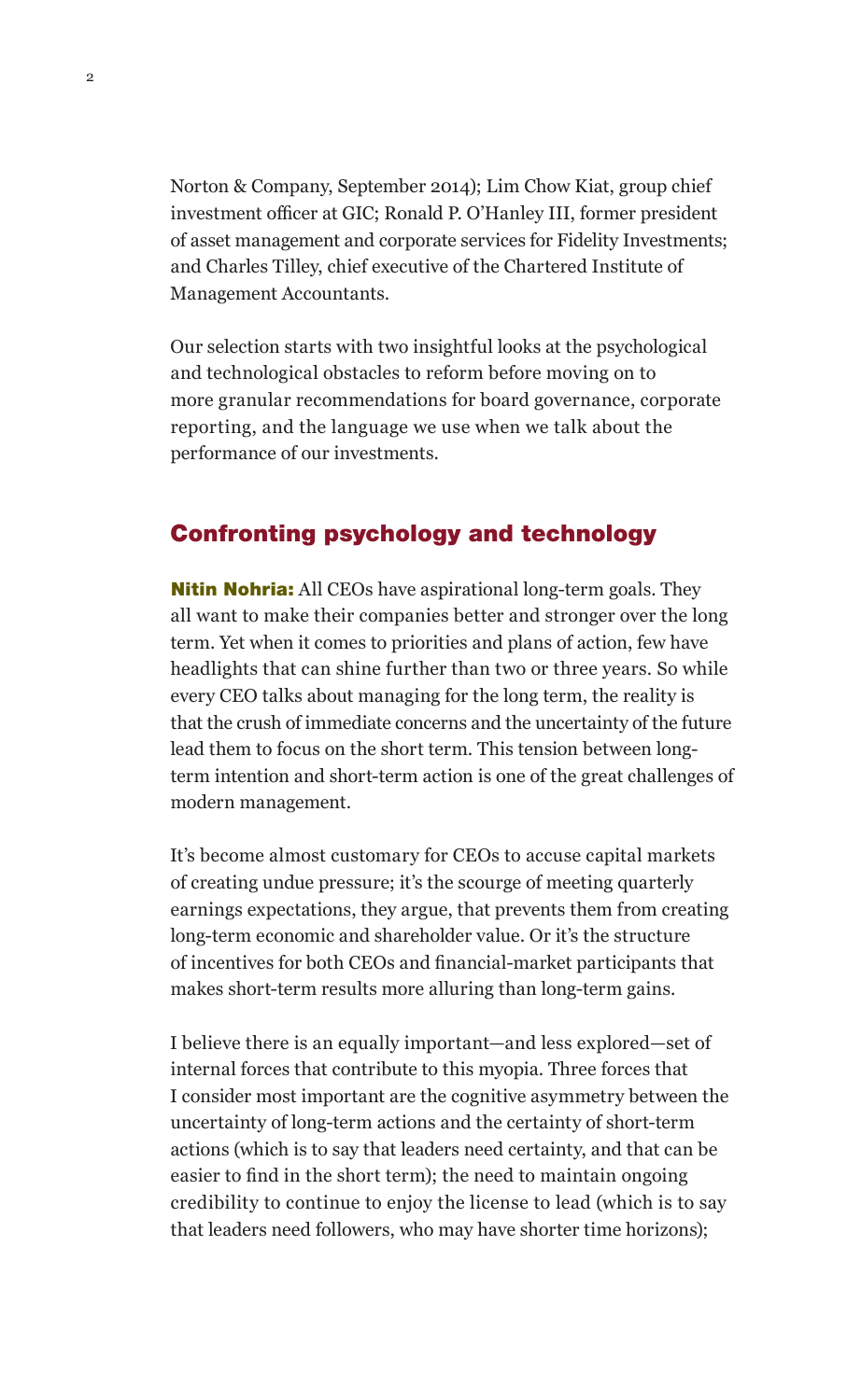and the desire to leave a legacy, with the knowledge that it is difficult to do so (which is to say that leaders need a legacy, even though they're more likely to be forgotten).

These internal, psychological forces that drive CEOs to favor the short term over the long term have at least one similarity with the external, capital-market forces that are usually described as the primary driver of short-termism: they are extremely difficult to counteract. But they are worth keeping in mind as we diagnose the causes of the growing managerial myopia. Managerial time horizons are certainly influenced by incentives and compensation, by the loud criticism of activists, and by the real pain (or anticipated pain) that occurs when a company misses earnings and its stock slides. But there are quieter, less celebrated, more psychological forces at work here, as well—and trying to understand them better can be a useful step in trying to design smart counterweights.

**Nick Carr:** In a speech delivered back in 1969, when the Net was in its infancy, the social scientist and future Nobel laureate Herbert Simon posited that a glut of information would produce a dearth of attention. Since then, psychologists and neuroscientists have learned a great deal about how our brains respond to distractions, interruptions, and incessant multitasking. What they've discovered proves how right Simon was—and underscores why we should be worried about the new digital environment we've created for ourselves. When it comes to thinking, we're trading depth for breadth. We're so focused on the immediate that we're losing the ability to think more deeply about the long-term implications of complex problems.

Why would we allow ourselves to become so reliant on a technology that ends up hampering our thinking and foreclosing our opportunities to excel? One reason appears to be biological. Experiments suggest that we have a deep, primitive inclination toward distraction. We want to know everything going on around us, a trait that probably helped keep us alive when we lived in the wilds. The very act of seeking out new information has been found to trigger the release of the pleasure-producing chemical dopamine in our brains. We're rewarded, in other words, for hunting and gathering data, even if the data are trivial, and so we become compulsive in checking the networked gadgets we carry around with us all day.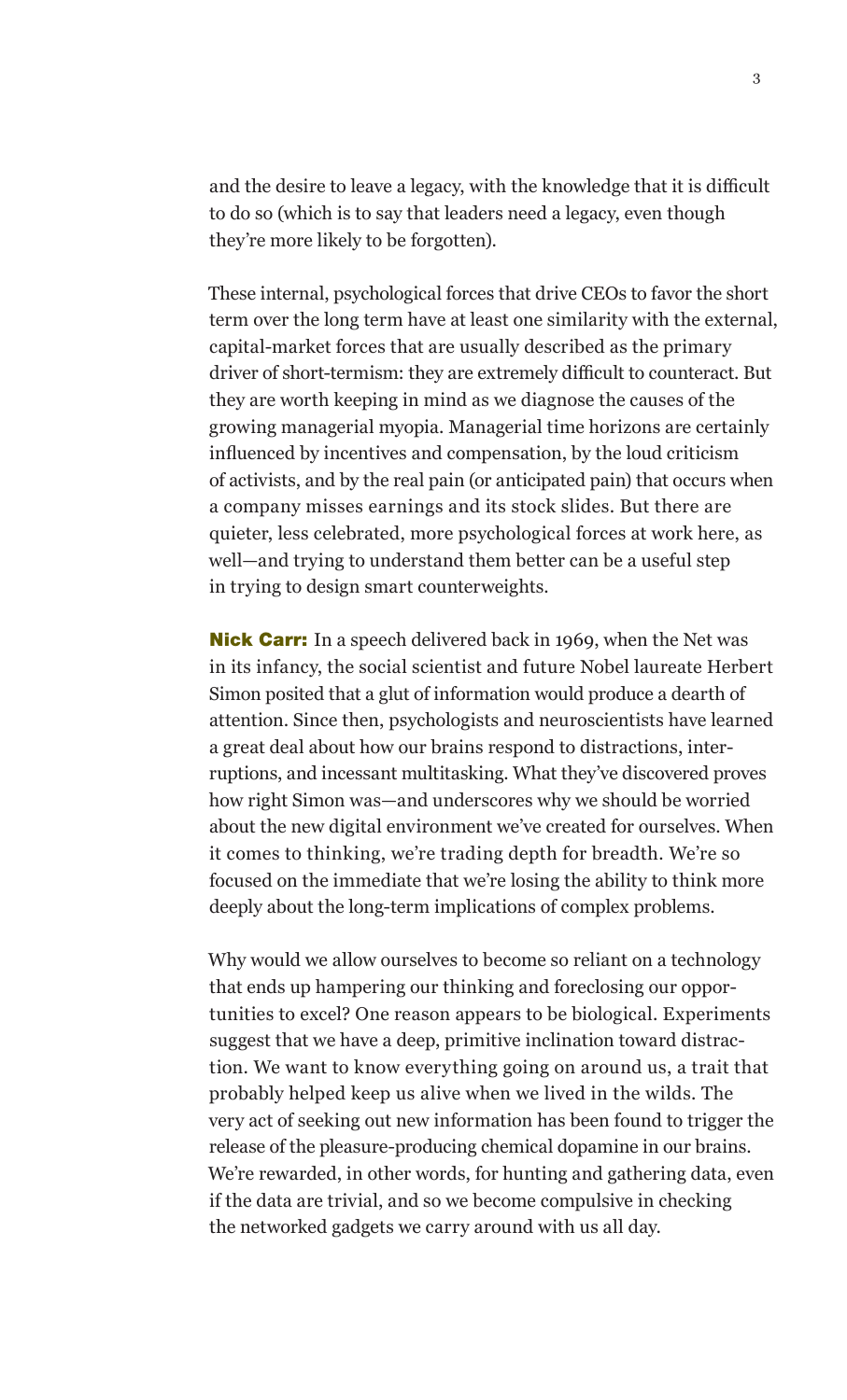But it's not just biology. It's also society. Businesses and other organizations have been complicit in encouraging shallow and distracted thinking. Tacitly or explicitly, executives and managers send signals that they expect employees to be constantly connected, constantly monitoring streams of messages and other information. As a result, people come to fear that disconnecting, even briefly, may damage their careers, not to mention their social lives. Organizations gain the benefits of rapid communication and swift exchanges of data. But what they sacrifice is the deepest forms of analytical and critical thinking—the kinds of thinking that require a calm, attentive mind. The most important work can't be done, or at least can't be done well, in a state of distractedness, and yet that's the state companies today have come to promote.

What's more, we're at the dawn of a new era in automation. Thanks to advances in robotics, machine learning, and predictive analytics, computers are becoming adept at jobs requiring sophisticated psychomotor and cognitive skills—tasks that until recently we assumed would remain the exclusive preserve of human beings. Computers are flying planes and driving cars. They're making medical diagnoses, pricing and trading complex financial instruments, plotting legal strategies, and running marketing campaigns. All around us, computers are making judgments and decisions on our behalf.

There has been much discussion about the effects of rampant automation on the economy and on the labor market in particular. There has been much less attention paid to its effects on human talent and motivation. But what decades of human-factors research tell us is that when computers and other machines take challenging tasks away from us, we turn into observers rather than actors. Distanced from our work, we lose our focus and become even more susceptible to distraction. And that ends up dulling our existing skills and hampering our ability to learn new ones. If you've ever gotten lost while

Businesses and other organizations have been complicit in encouraging shallow and distracted thinking.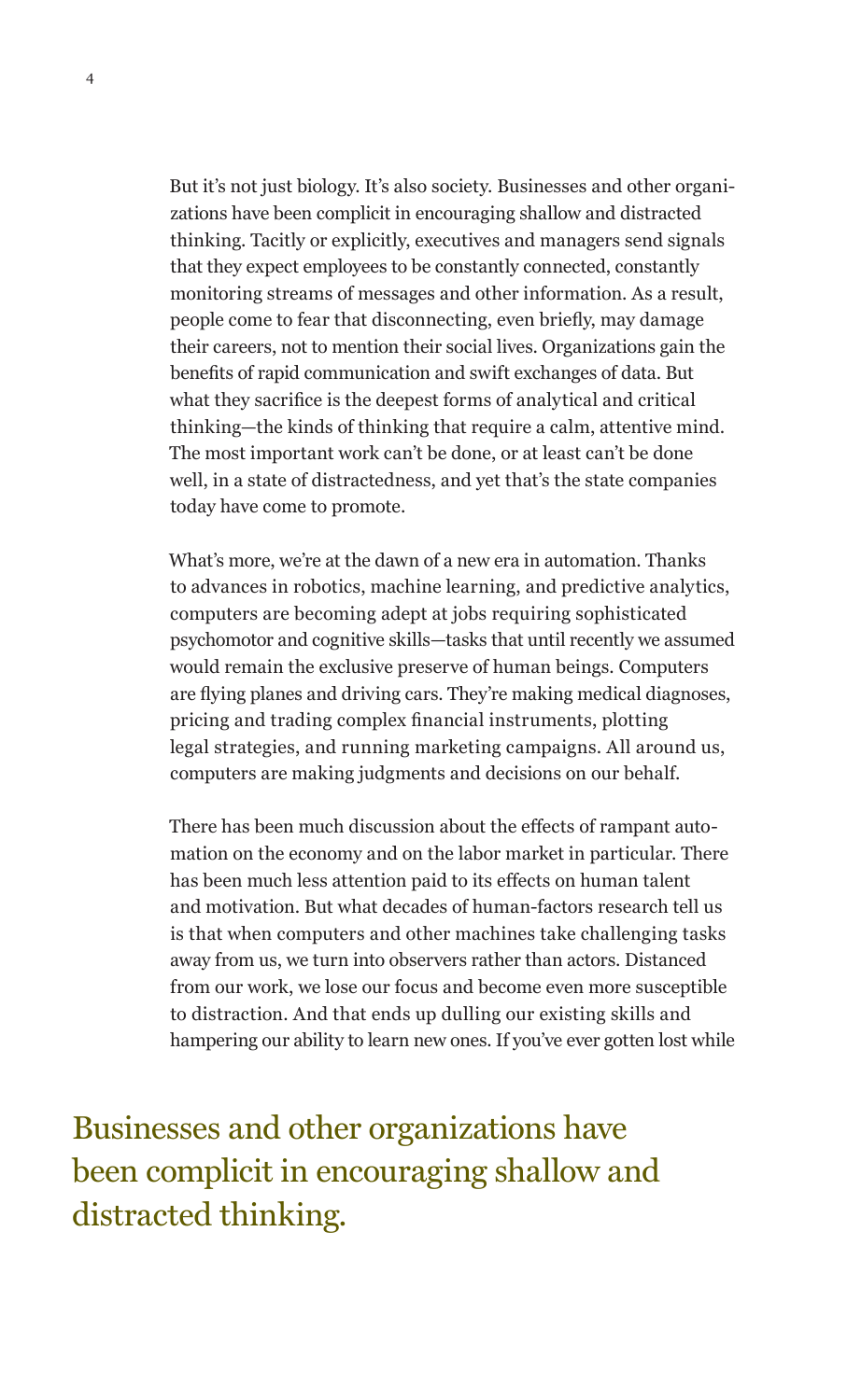following the step-by-step directions of a GPS device, you've had a small lesson in the way that computer automation erodes awareness of our surroundings and dulls our perceptions and talents.

If computers were able to do everything that people can do, this might not be such a problem. But the speed and precision of computers mask their fundamental mindlessness. Software can do only what it's told. Human beings, blessed with imagination and foresight, can do the unexpected. We can think and act creatively, and we can conceive of a future that is different from and better than the present. But we can only fulfill our potential if we're engaged in the kind of difficult and subtle work that builds talents and generates insights. Unfortunately, that's exactly the kind of work that software programmers have been taking away from us to deliver shortterm efficiency gains and indulge our sometimes self-defeating yearning for convenience.

## Reframing mind-sets and language

**Lim Chow Kiat:** In Singapore, long-termism is our national ethos. A willingness to forgo short-term gratification and keep faith with the fundamentals has served us well. At the heart of GIC's investment philosophy is our value discipline. We look for the compounding of fundamental value and opportunities in price–value divergence. Both require a long-term orientation. We are also mindful that long-term investing does not oblige us to buy and hold for long periods. The holding period depends more on price and value than time. While we obviously prefer market prices to move up quickly to reflect our assessed valuations, we are prepared to wait longer for the convergence than most investors are.

Over the years, we have learned that it is actually not the time horizon that matters most but rather the mind-set and discipline to base investments on fundamentals consistently. In particular, it is important to have the ability to assess value and maintain price discipline in the face of market fluctuations and uncertainty. Having a long time horizon enhances this ability, especially in a world full of short-term investors.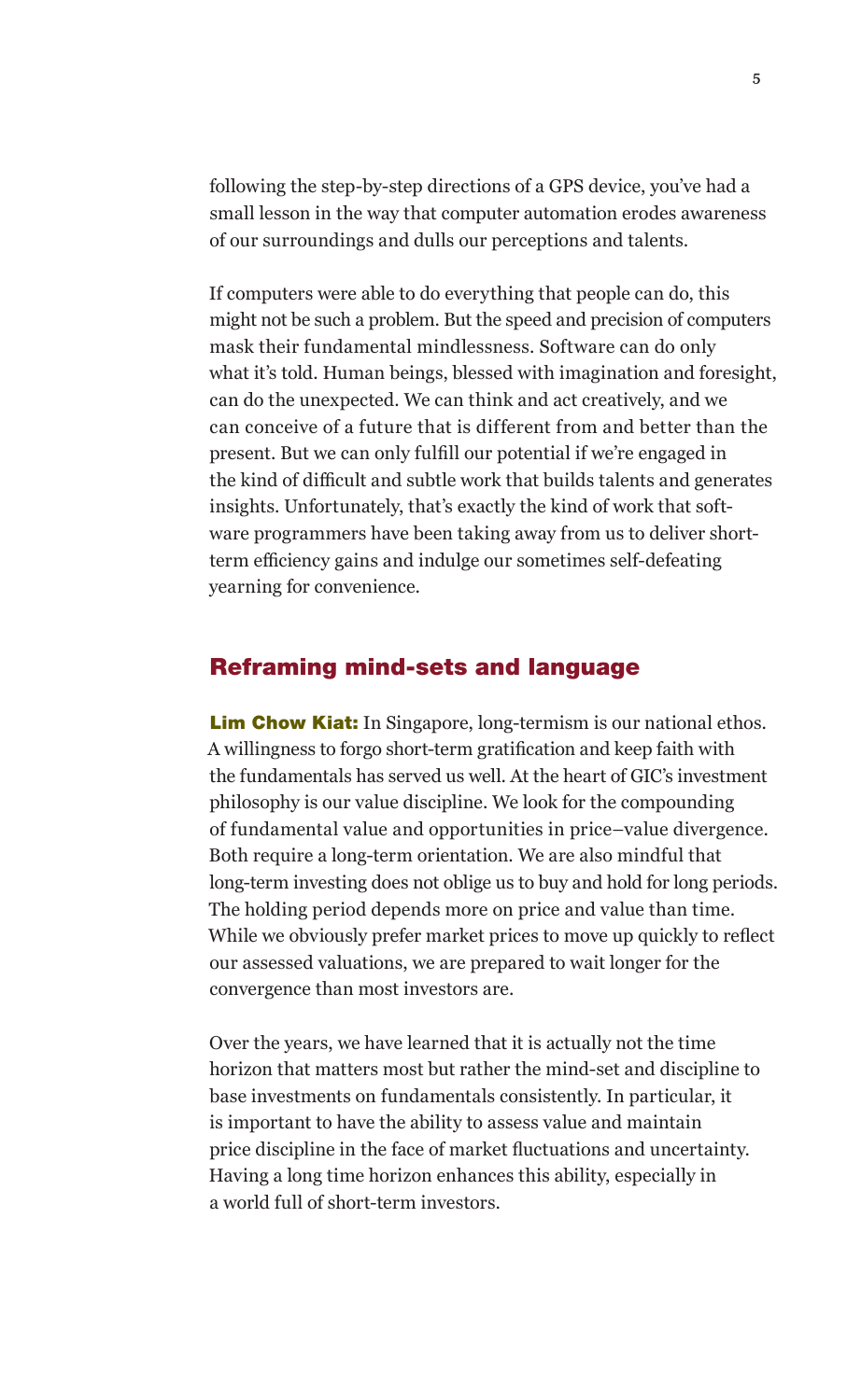It's also the case that nomenclature is destiny. The right word engenders the right attitude and the right behavior. From how a report is presented to how an investment loss is explained and how a concept is described, at GIC we are meticulous about word choice, as well as how we deliver the message. For example, we avoid displaying only short-term performance results, especially at important forums, to prevent the perception that we emphasize short-term results. We avoid using a phrase such as "consistent results," so that our teams do not wrongly focus on quick bets and quarterly gains. We prefer to say "sustainable results." We find that a nice saying such as "the long term is but a series of short terms" is extremely harmful. In our view, it is not true—at least not for investing. We would correct someone in our organization if he or she used that phrase or one like it. The drivers of short-term investment outcomes and the drivers of long-term investment outcomes are very different. In most cases, the former have to do with market emotions, the latter with fundamental developments, such as competitiveness. Think of Benjamin Graham's "voting" and "weighing" machines. The wrong words can corrode, if not corrupt, our process.

## Upgrading governance and reporting

Ronald O'Hanley: Unless we can make long-term thinking the driving force behind the mission and governance activities of boards, no amount of change to management incentives or investor behavior or the like will be sufficient to ensure a focus on the long term.

It's not as though boards took a vote and decided to ignore the long term. We need to recognize that the role of the board and the job of director are more complex and demanding than ever. Moreover, some of those demands are in direct conflict. On the one hand, intense pressure exists to ensure attractive results every quarter. Yet stable, sustainable economic growth over the long term often requires companies to put long-term goals ahead of short-term gains.

Making that trade-off effectively and accommodating other growing demands require greater expertise and a substantially larger time commitment than is typical of many boards today. The executive– board relationship and, to some extent, the basic management– board governance model must evolve. The job of filling board seats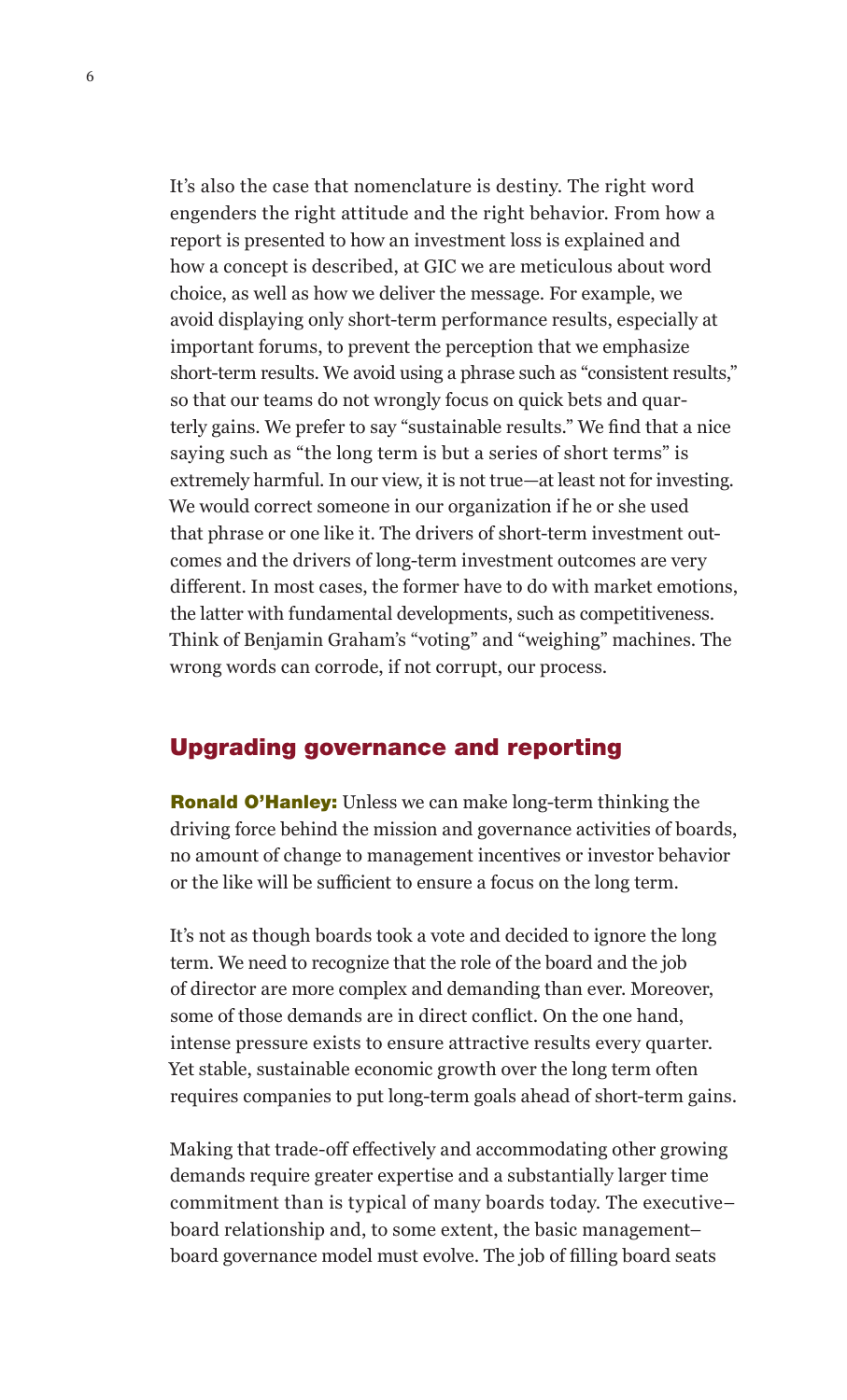becomes even more critical, requiring a well-thought-out strategy to assemble the needed talent and expertise. Companies and their stakeholders must be prepared to increase the compensation of directors and support boards in a variety of other ways.

A primary lever is board recruitment, which becomes an even more critical function when viewed through the lens of a long-term focus. Most boards have appropriately focused on broadening their diversity. Diversity of thought is at least as important as other forms of diversity. Each vacancy should be considered an opportunity to add additional expertise and perspective to the board. That diversity can be deep experience within the industry, firsthand experience with a particular challenge the company faces, or even a deep understanding of a particular set of stakeholders, such as a customer segment, supplier group, or particular geography. Collectively, the directors should bring experience, expertise, diversity of perspectives, and wisdom to test strategy and become true partners to the CEO.

**Charles Tilley:** Over the past 30 years there has been a fundamental shift in macroeconomic value. More than 80 percent of the market value of companies now lies in intangible assets.<sup>2</sup> Yet many accounting practices and processes do not reflect this shift. This new set of circumstances urgently requires a change in behavior to focus more on long-term value creation.

Integrated reporting (IR) helps organizations address the specific concerns of long-term investors. It is essentially a narrative report, supported by traditional financial reports, that integrates all the factors material to an understanding of the value created by an organization and its future potential in a clear and concise manner.

The link between integrated reporting and long-term investment has been demonstrated by George Serafeim at Harvard Business School.3 He studied more than 1,000 US firms to find the correlation between the use of IR and the time horizons of the investor bases

<sup>2</sup> See "Ocean Tomo announces 2010 results of annual study of intangible asset market value," Vocus/PRWEB, April 4, 2011, prweb.com.

<sup>3</sup>See George Serafeim, "Integrated reporting and investor clientele," Harvard Business School working paper, number 14-069, February 2014 (revised April 2014), hbs.edu.